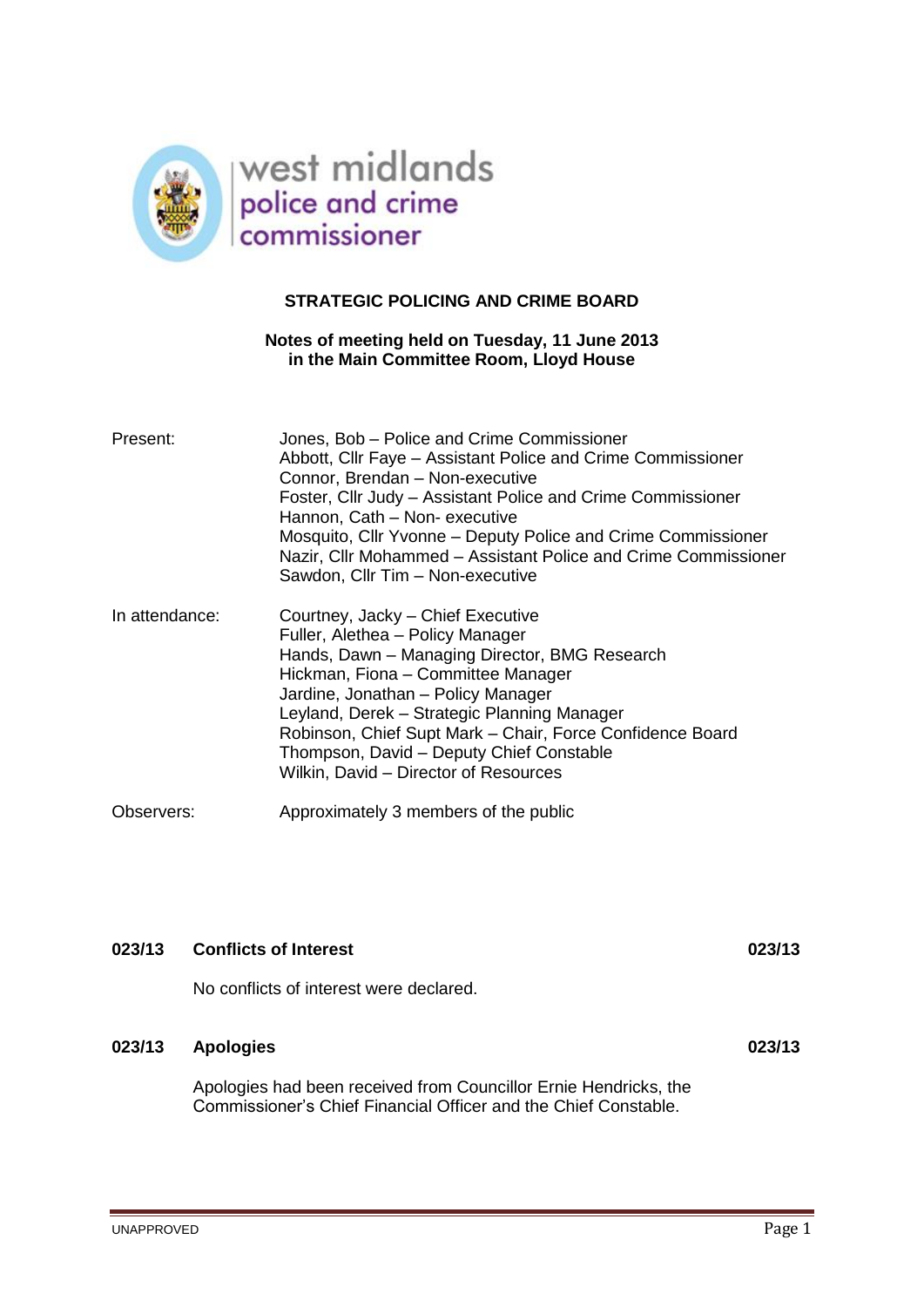# **024/13 Notes of the Last Meeting 024/13**

The Board approved the notes of:

a) the meeting held on 14 May 2013 in public, subject to noting that, in relation to note 017/13, arrangements had been made for the Force to update Board members on how the Force FOI backlog was being managed at their informal Group meeting on 25 June 2013;

*The proposed briefing scheduled for 25 June 2013 was deferred and will take place on 16 July 2013.*

b) the meeting held on 14 May 2013 in private.

### **025/13 Public Questions 025/13**

No questions from the public had been received.

## **026/13 Finance: Provisional Revenue and Capital Outturn 2012/13 026/13**

The Director of Resources introduced the report which presented the provisional outturn position for revenue and capital expenditure for the financial year 2012/13, subject to any final accounting or external audit adjustments.

The Board considered the report and the discussion focused on the matter of reserves. The Joint Audit Committee would want to be in a position to make a clear statement that it was satisfied that the reserves were adequately categorised and were proportionate to the risks faced by the organisation.

**ACTION. Non-Executive Board members should inform the Chief Executive of any specific information that they considered the Audit Committee should have in that regard so that it could be included in the papers for the Audit Committee meeting on 26 June 2013.** 

*No issues were raised with the Chief Executive.*

# **027/13 Performance against the 2013-14 Police and Crime Plan 027/13**

The Deputy Chief Constable introduced the report which outlined performance against the reduction and satisfaction milestones in the 2013/14 Police and Crime Plan which would be provided on a monthly basis.

The Board considered the report and noted that:

in relation to the increase in business crime, the Force would be looking at focusing on discussions with particular retail stores and their national policies. The Association of Police and Crime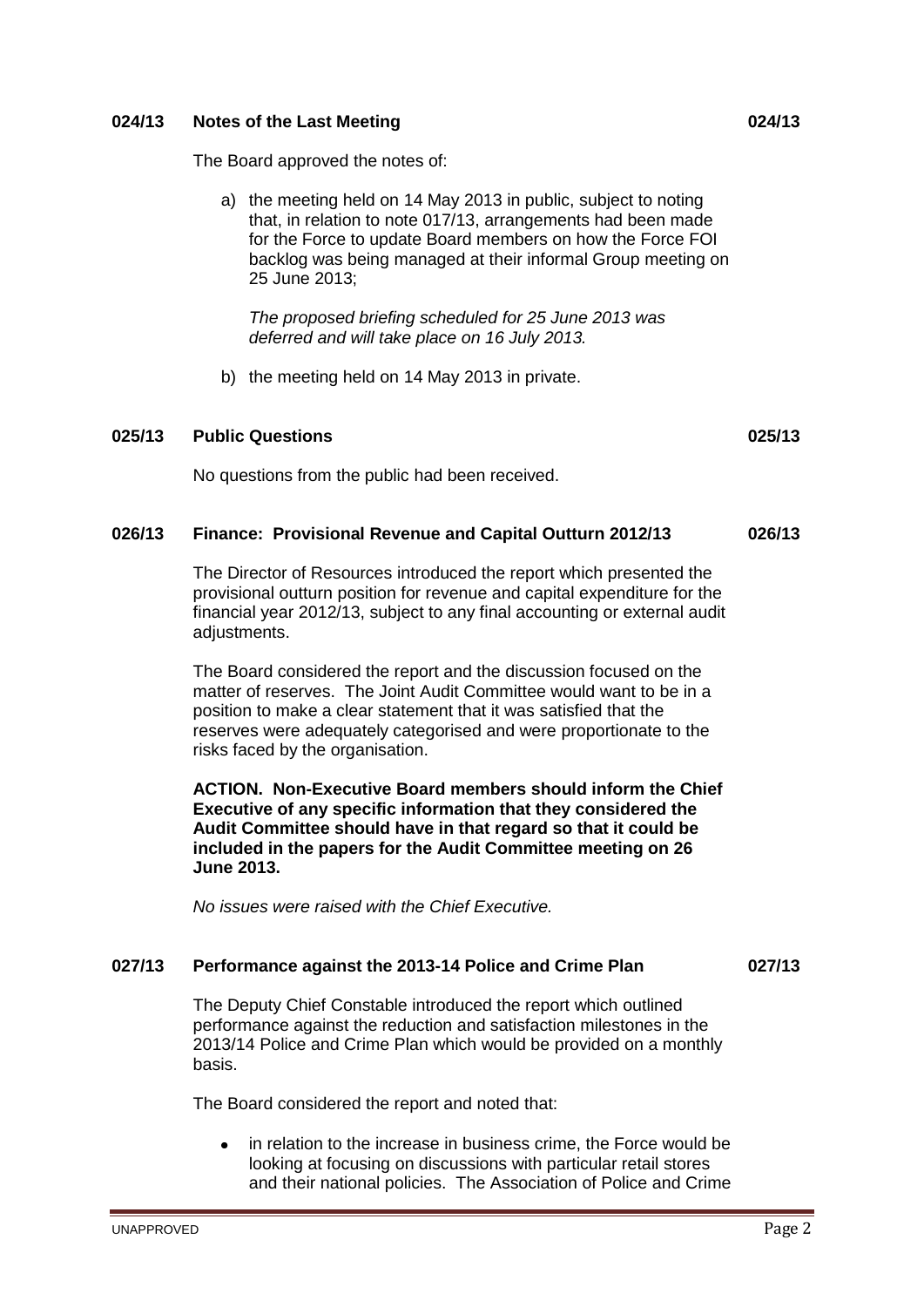Commissioners (APCC) would also be looking at how it could support national discussions about business crime;

although the increase in total recorded crime was marginal, it  $\bullet$ should be monitored for any signs of it becoming a trend.

The Commissioner congratulated the Force on its performance, particularly as it had achieved these figures working with fewer resources.

# **028/13 Feeling the Difference 028/13**

The Deputy Chief Constable and the Strategic Planning Manager introduced the report which provided an overview of how the Feeling the Difference survey was conducted and the key results. Two presentations were then delivered and hard copies circulated:

- Feeling the Difference Survey presented by Dawn Hands, Managing Director of BMG Research. This presentation provided details relating to waves 32 and 33 of the survey
- Force Confidence Board presented by Chief Superintendent Mark Robinson. This presentation provided the Force response to the survey and a copy of the Force Confidence Plan was circulated.

During the discussion a number of observations were made, including:

- While the role of neighbourhood policing was key to increasing public confidence in the police, it was also important that the Force communicate with the public on other aspects of policing, for example metal theft, the work of the Public Protection Unit and such like.
- The Force put more resources in the more deprived constituencies than in the more affluent constituencies.
- Some organisations were moving away from using the MOSAIC methodology to distinguish between different communities. Cllr Foster offered to speak to the Force about other methodologies.
- The new survey provided more granularity than the previous survey which would enable the Force to focus on particular drivers of confidence in particular constituencies.
- $\bullet$ The new Local Policing and Crime Boards would have a role to play in increasing public confidence in the police.

Performance data at individual Local Policing Unit level was already provided to Board members at their informal Group meetings.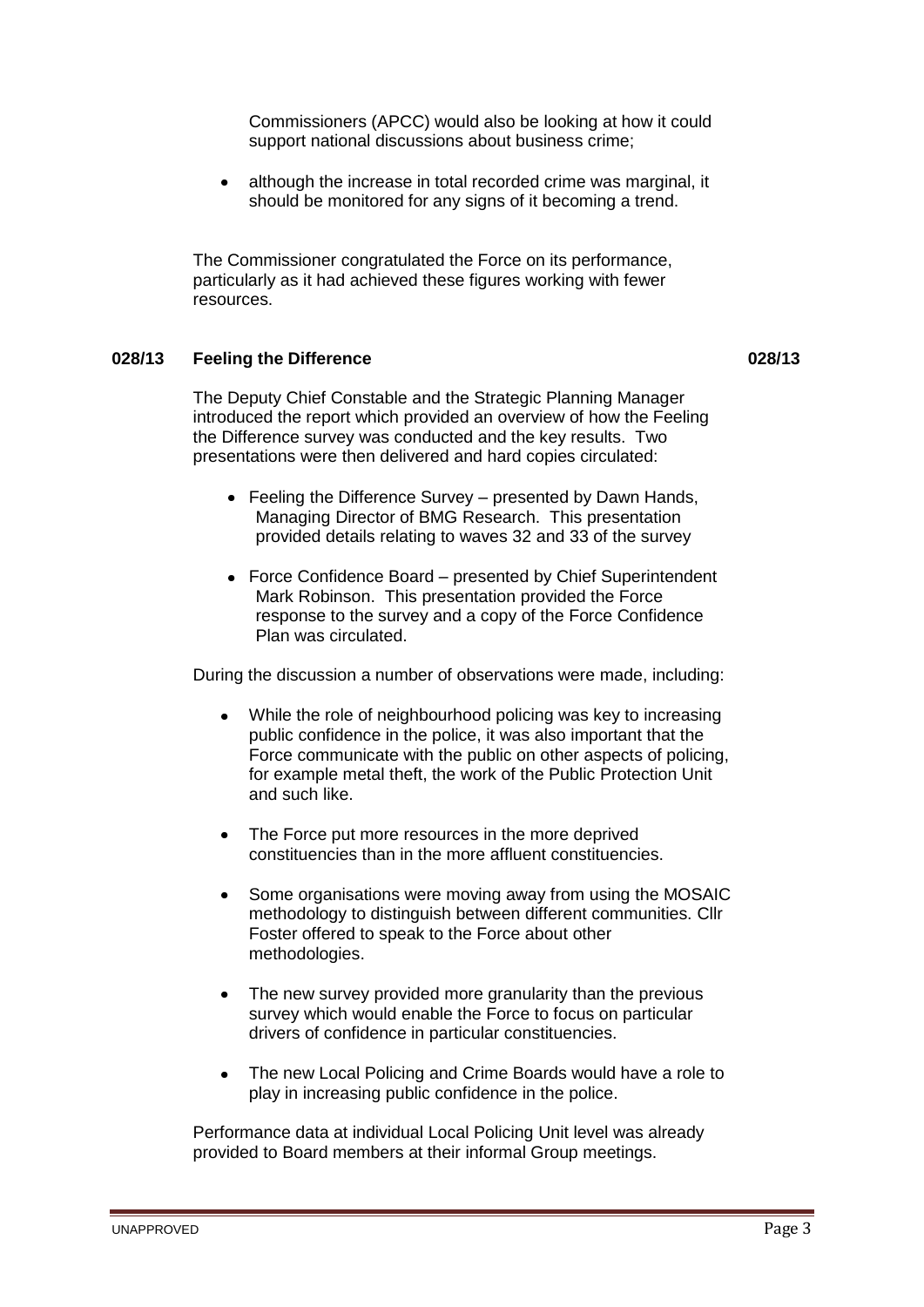# **ACTION Board members would inform the Chief Executive if there was any additional information they required.**

*The Chief Executive has not received any requests for additional information.*

The Deputy Chief Constable thanked all those who had been involved in the presentations and this was echoed by the Board.

# **029/13 Director of Resources Portfolio Update 029/13**

The Director of Resources introduced the report which provided an overview of his portfolio.

The Board considered the report and during the discussion noted that:

 $\bullet$ In relation to the Human Resources aspects of the portfolio, the Deputy Commissioner commended the Force on the excellent work it had done in respect of the career progression of women officers and staff. She wished to know if this had been mirrored in the Force's approach to the progression of officers and staff in the BME group.

### **ACTION. A report would be provided at the 02 September 2013 meeting.**

*The work plan has been updated accordingly.*

In relation to accommodation sharing (paragraph 15), the Walsall model would be replicated as much as possible across the Force area where opportunities arose. The Director of Resources noted that there were time constraints in relation to Coventry.

The Commissioner congratulated the Force on the achievements outlined in paragraph 13.

### **030/13 Update on the Community Safety Fund and Community Safety Partnership Spending Plans 2013-14 030/13**

Alethea Fuller introduced the report which provided an update on the spending plans for the Community Safety Fund monies allocated to each of the seven Community Safety Partnerships (CSPs) by the Commissioner.

The Board considered the report and noted that:

- The monies from the fund had already been allocated
- The Commissioner had taken a light touch approach to accountability. The grant conditions required the Community Safety Partnership (CSP)/Local Policing and Crime Boards to submit a brief report at the end of the financial year outlining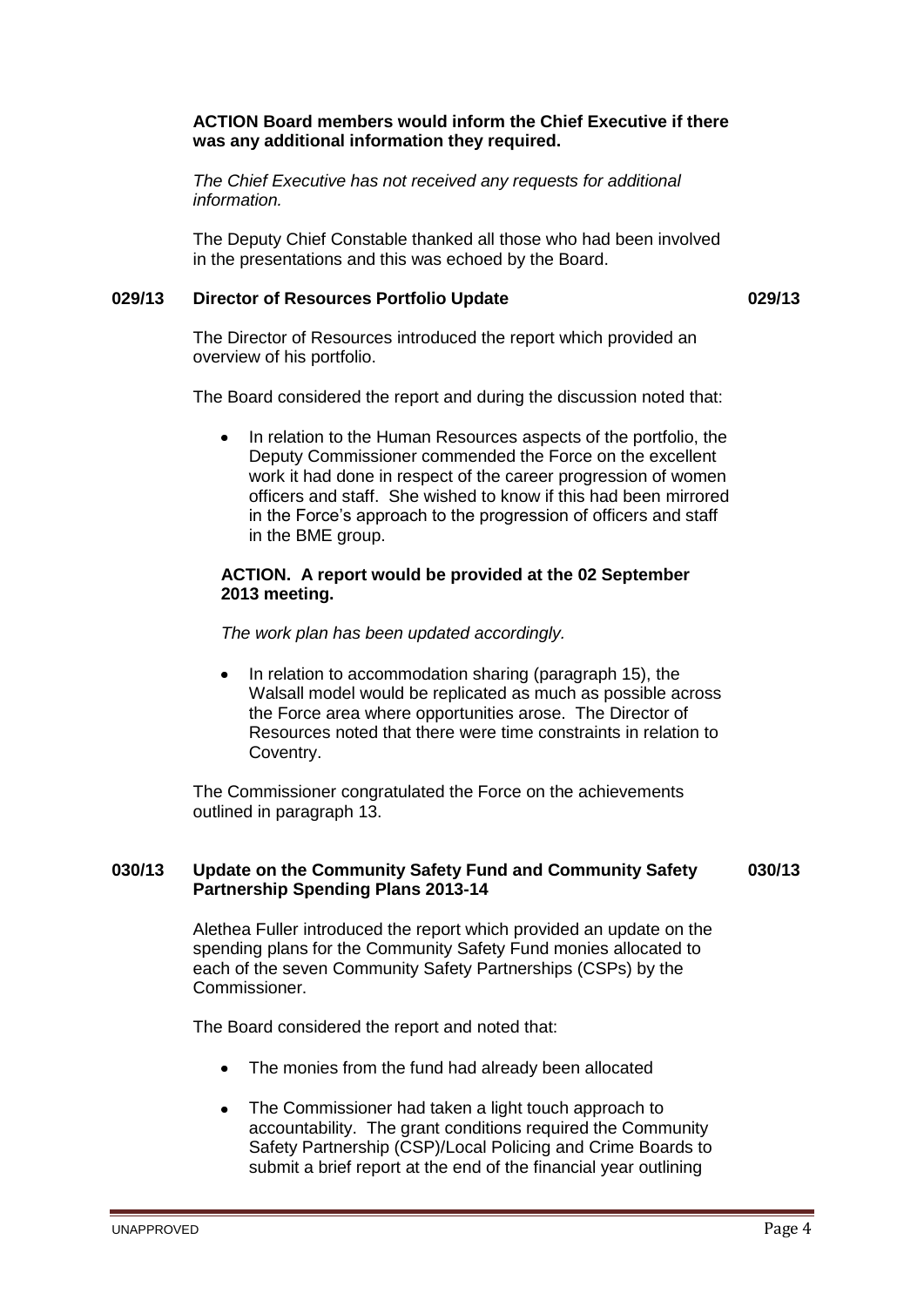what had been achieved with the grant and a statement of expenditure.

- The Assistant Police and Crime Commissioners would attend Local Policing and Crime Board meetings. If they wished to raise any issues concerning the spending of the funds, they could do this through the Chief Executive's report which was submitted to the Board members' informal Group meetings.
- The Commissioner was able, under current legislation, to ask for reports from local CSPs at any time.

### **031/13 West Midlands Police and Crime Commissioner's Annual Report 031/13**

Jonathan Jardine introduced the report to which was attached the draft Annual Report from the Commissioner that he was required to present to the Police and Crime Panel on 24 June 2013.

The Board considered the Annual Report.

### **ACTION The Annual Report would be forwarded to the Police and Crime Panel after a final proof read.**

*The Annual Report was sent to the Police and Crime Panel for consideration at its meeting on 24 June 2013.*

The Board noted that there was no longer a requirement for the Force to produce an Annual Report. The Commissioner would consider, therefore, whether to include information about police operational areas in future annual reports.

### **032/13 Strategic Policing and Crime Board Work Plan 032/13**

The Chief Executive introduced the report which provided the work plan for future meetings through to 2014.

The Board considered the report and during the discussion noted that two further reports had now been added to the work plan:

- Decision: Motor Vehicle Body Repair Contract at the 2 July 2013 meeting
- BME Progression and Promotion at the 2 September 2013 meeting

### **ACTION. The work plan would be updated accordingly.**

*The work plan was updated following the meeting and circulated to Board members and the Force.*

### **033/13 Decision 033/13**

There was one draft decision for discussion: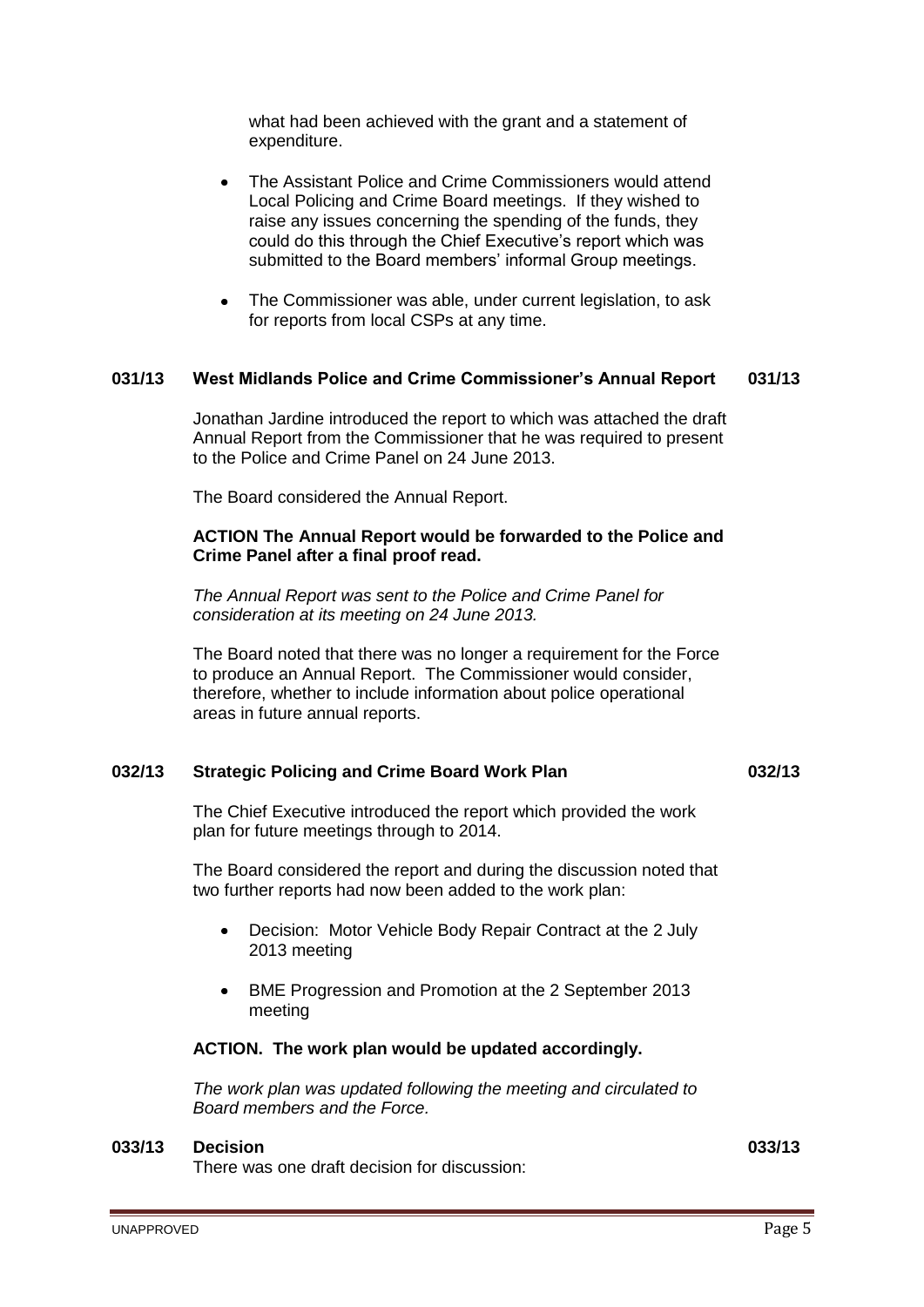# **West Midlands Police and Crime Commissioner – Community Initiative Fund Process**

Alethea Fuller introduced the report which asked the Board to consider the proposed process to determine the award of grants made by the Commissioner from his Community Initiative Fund (CIF).

The Board considered the report and noted that where applicants were unsuccessful in obtaining funds from the Commissioner, the Office for Policing and Crime would suggest other organisations or schemes to which they might also consider applying for funding. There was also a fact sheet outlining other sources of funding on the Commissioner's website.

The Board supported the proposed process for the award of grants from the Commissioner's CIF, subject to the proviso that the Commissioner should have the discretion to make awards outside of the proposed panel meeting cycle should an application need urgent consideration.

# **ACTION The Commissioner would make a formal decision to approve the process which would include the proviso.**

*The Commissioner made the decision on 12 June 2013. Decision WMPCC 024 2013 Process for the Award of Grants from Community Initiative Fund 2013-14 can be found on the Commissioner's website [www.westmidlands-pcc.gov.uk](http://www.westmidlands-pcc.gov.uk/)*

# **034/13 Referrals from Local Policing and Crime Boards, Police and Crime 034/13 Panel and partner bodies**

There were no referrals from Local Policing and Crime Boards, the Police and Crime Panel or partner bodies. No thematic issues had yet been raised by any members of the Board.

|         | <b>Outstanding Actions from Previous Meetings</b>                                                                                                                                                                                                                                                                |         |
|---------|------------------------------------------------------------------------------------------------------------------------------------------------------------------------------------------------------------------------------------------------------------------------------------------------------------------|---------|
| 007/13  | Force Performance 2012-13                                                                                                                                                                                                                                                                                        | 007/13  |
|         | The data that the Force could now track at neighbourhood level was<br>very good. It would be worth the Board having a full presentation on<br>this; ACTION: Chief Executive to arrange for Board to be briefed.                                                                                                  |         |
| C002/13 | <b>Chief Constable Briefing</b>                                                                                                                                                                                                                                                                                  | C002/13 |
|         | <b>ACTION.</b> The Chief Constable would work on providing an<br>operational update that could be made available at future<br>meetings of the Board held in public. He would welcome<br>suggestions from Board members.<br>Neither the Chief Executive nor the Chief Constable havet received<br>any suggestions |         |